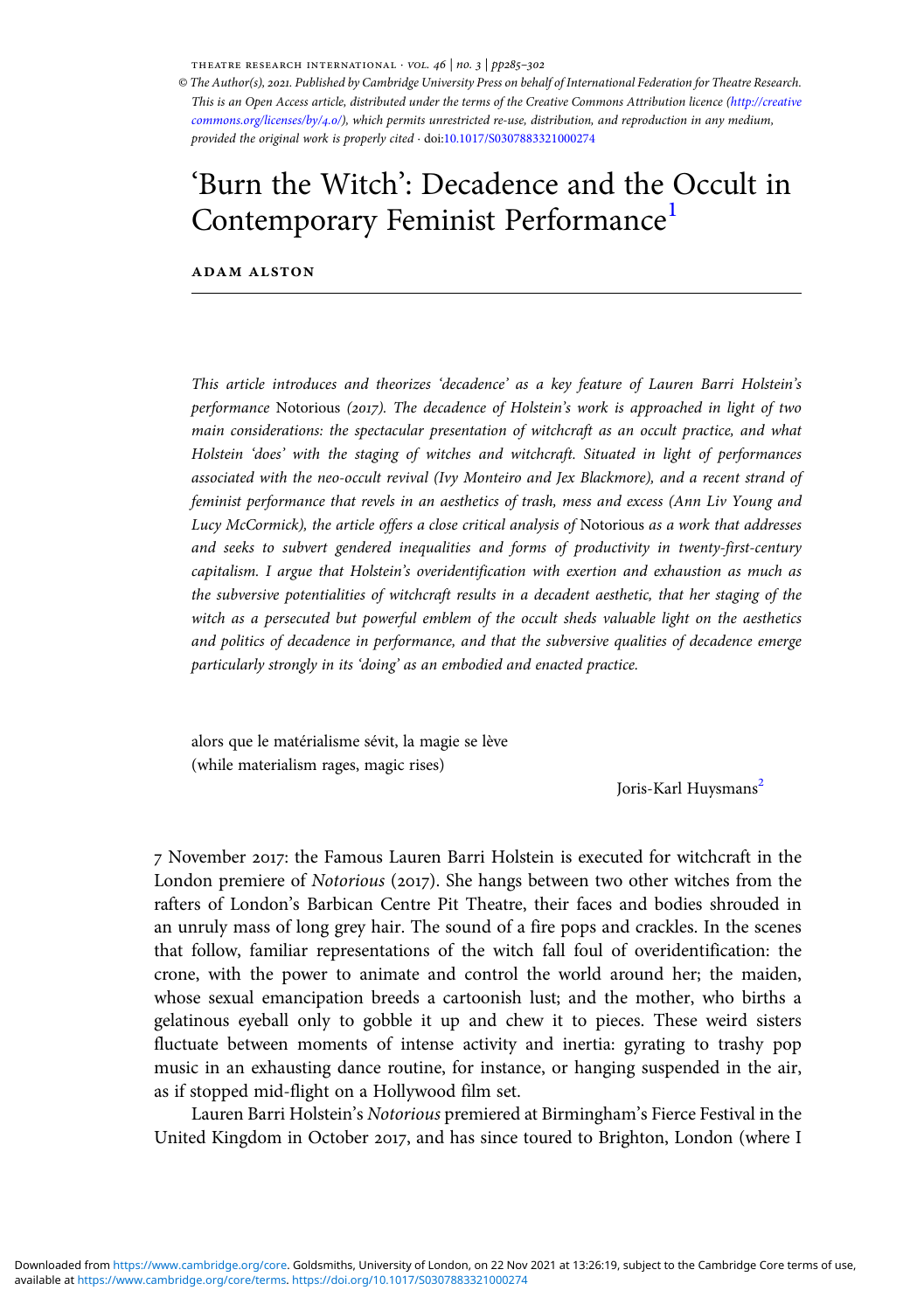saw it at the Barbican Centre), Glasgow, Hamburg and Reykjavík. It was made in collaboration with Krista Vuori and Brogan Davison (who also perform in the show alongside Holstein), and extends her ongoing engagement with mess and monstrousness as means for exploring the gendering of work, consumerism and popular culture. This article dwells on two of the performance's most striking features: its spectacular presentation of the witch as a nemesis of patriarchal capitalism, and its oscillation between periods of intense activity and inertia – for instance, in the staging of highly gendered and physically demanding dance routines that are repeated ad nauseam, and the collapsing of bodies overcome with exhaustion or ennui. I argue that the ruinous mess that results from Holstein's overidentification with witchcraft and the gendering of patriarchal capitalism is constitutive of a decadent aesthetic, and that Holstein's staging of the witch both as a persecuted emblem of the occult and as the antithesis of capitalistic 'rationalism' offers a useful way into understanding both the aesthetic and the political potentialities of decadence in performance, as well as their wider significances.

Decadence might conjure associations with indulgence and luxury, but its histories and meanings are much richer, and more complex. Decadence cuts across numerous practices and discourses – artistic, literary, critical and quotidian – and is most frequently associated with the work of European writers at the turn of the twentieth century in studies of decadence, although Russian, North American and Japanese writers were also experimenting with decadent themes and styles at this time and throughout the twentieth century. Notable examples include Joris-Karl Huysmans, Rachilde (Marguerite Vallette-Eymery), Gabriele D'Annunzio, Oscar Wilde, George Egerton (Mary Bright), Vernon Lee (Violet Paget), Zinaida Gippius, Valery Bryusov, Edgar Saltus, Djuna Barnes and (later on in the twentieth century) Sakaguchi Ango and Mishima Yukio. In the work of these writers, as well as their critics, decadence is frequently associated with the twilight of a nation at the cusp of a new century or epoch, the shredded nerves of a population beleaguered by the transformative impact of modernity, and/or subversive opposition to the policing of taste, appearance, gender, sexuality, desire and behaviour.

At its heart, and regardless (or because) of its association with 'art for art's sake', decadence serves as a platform for the expression and exploration of cultural politics. It has been harnessed as political capital in the condemnation of social nonconformists deemed to threaten a nation's moral fibre, $3$  just as it has been reclaimed by artists and writers as a badge of honour, using their ostracization to stage the contingencies of sociocultural values, and an alternative set of relationships, desires and grounds for fulfilment that 'fall away' from reified traditions and societal expectations. Decadence revels in the subversion of infrastructures, institutions and processes that produce and perpetuate normativity, especially as they relate to the standardization of environments for living and working; the positioning of exploited labour as a social good and as a site of self-realization; the conservative marshalling of pleasure; the homogenizing of appearance and behaviour; and the privileging of patriarchal, heteronormative and monogamous family units. What unites the various practices and discourses associated with decadence is a concern with the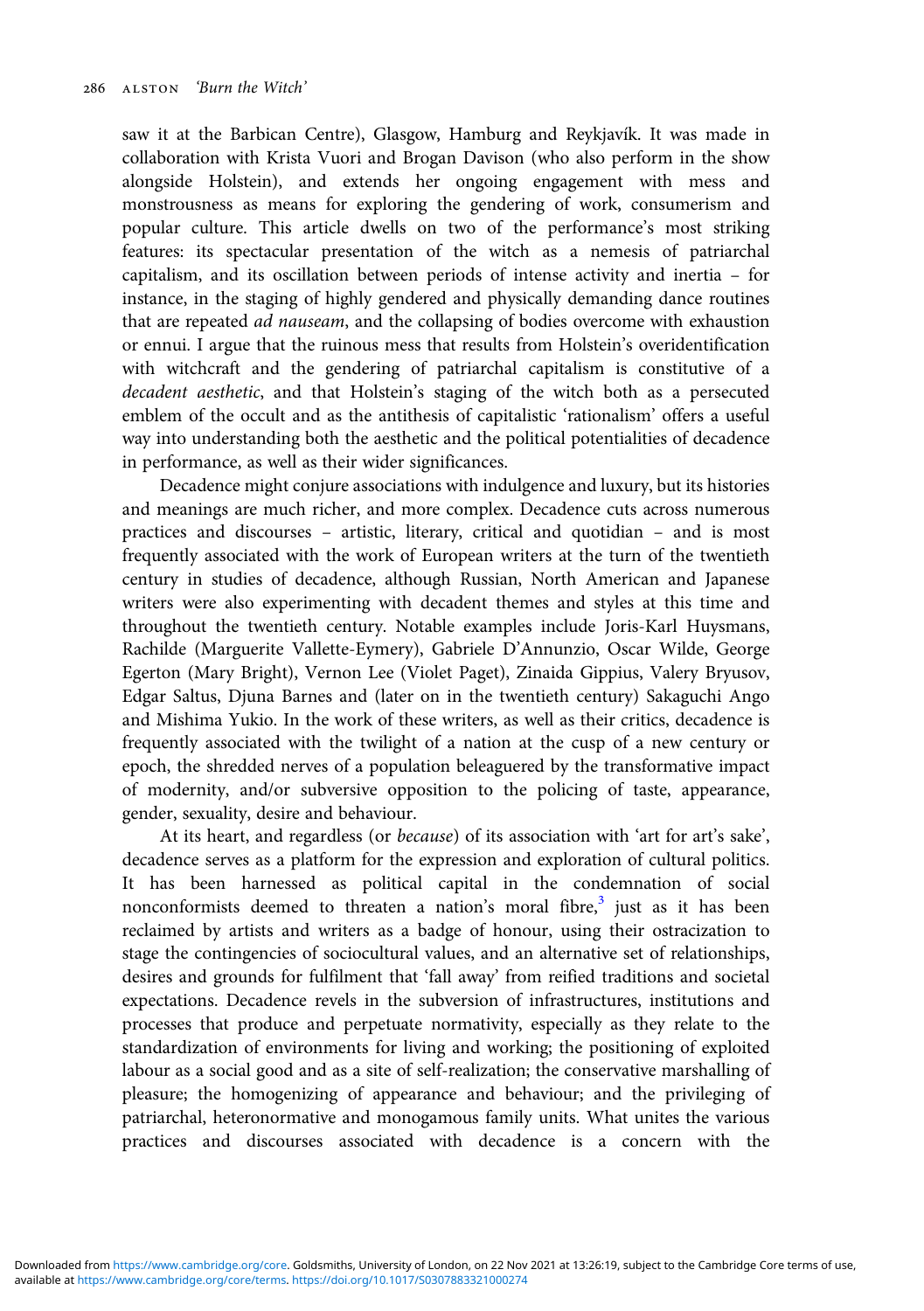appropriation and shaping of bodies, ideas, actions and relationships in the name of enlightened or industrial 'progress', and what it might mean to envisage or enact the ruination of its forward march.

When I use the terms 'decadence' and 'decadent' to describe the work of Holstein – which are not terms that she herself uses – I am not using them to ridicule. Rather, I have in mind ways of thinking, perceiving and doing that reject the reduction of bodies, ideas, actions and relationships to their instrumental value. I also have in mind how Holstein embodies and enacts the ruination of these ways of thinking, perceiving and doing. I am concerned with what decadence can tell us about the kinds of thinking, perceiving and doing that capitalism encourages, how they end up producing and rationalizing gendered forms of dispossession and oppression, and how performance – as an embodied art of precarious action – lends itself to their critique. I am also mindful of what it means to consider the relevance of decadence to the work of a feminist performance maker given its thwart gender-political history. As literary critic Elaine Showalter observes, decadence in the nineteenth century was frequently defined 'against the feminine and biological creativity of women … [who] appear as objects of value only when they are aestheticized as corpses or pallicised as *femmes fatales*'.<sup>[4](#page-16-0)</sup> The bifurcation of female types that Showalter outlines certainly underpins misogynistic writing and pictorial representation of the period; however, the research and editorial work of several feminist scholars in recent years, including Showalter, has done much to challenge conceptualizations of decadence as an exclusively male or male-oriented domain.<sup>[5](#page-16-0)</sup> Furthermore, as this article addresses, Notorious sends up and retools the aestheticization of women as corpses and femmes fatales in ways that suggest an embrace of decadent aesthetics and politics – not least as a consequence of its playful occultism.

In the next section, I will be situating Holstein's Notorious in the context of other recent performances and events that resonate with its aesthetic qualities and thematic concerns. Where performances associated with the neo-occult revival help with elucidating Holstein's staging of the witch in Notorious, especially in relation to the subversion of gendered inequalities, a more playful strand of contemporary performance associated with the work of Ann Liv Young and Lucy McCormick sheds instructive light on the 'decadence' of her trashy, messy aesthetic, and what it is that makes this aesthetic politically compelling. The section after that offers a close critical analysis of Notorious in light of these examples, dwelling on the fetishism of objects that evoke the supernatural as much as the erotic and reified. I am particularly interested in representations of deadness and decay, and what these representations can tell us about the gendered politics of an economistic productivity that 'eats up' lives, to borrow from the feminist Marxist Silvia Federici, 'for the sake of the accumulation of wealth'.<sup>[6](#page-16-0)</sup> While mindful of Marxist critiques that identify and ridicule the 'decadence' of capitalism, $\frac{7}{1}$  $\frac{7}{1}$  $\frac{7}{1}$  my goal is to introduce a critical theorization of decadence in performance that can inform how we understand it as a politically compelling practice.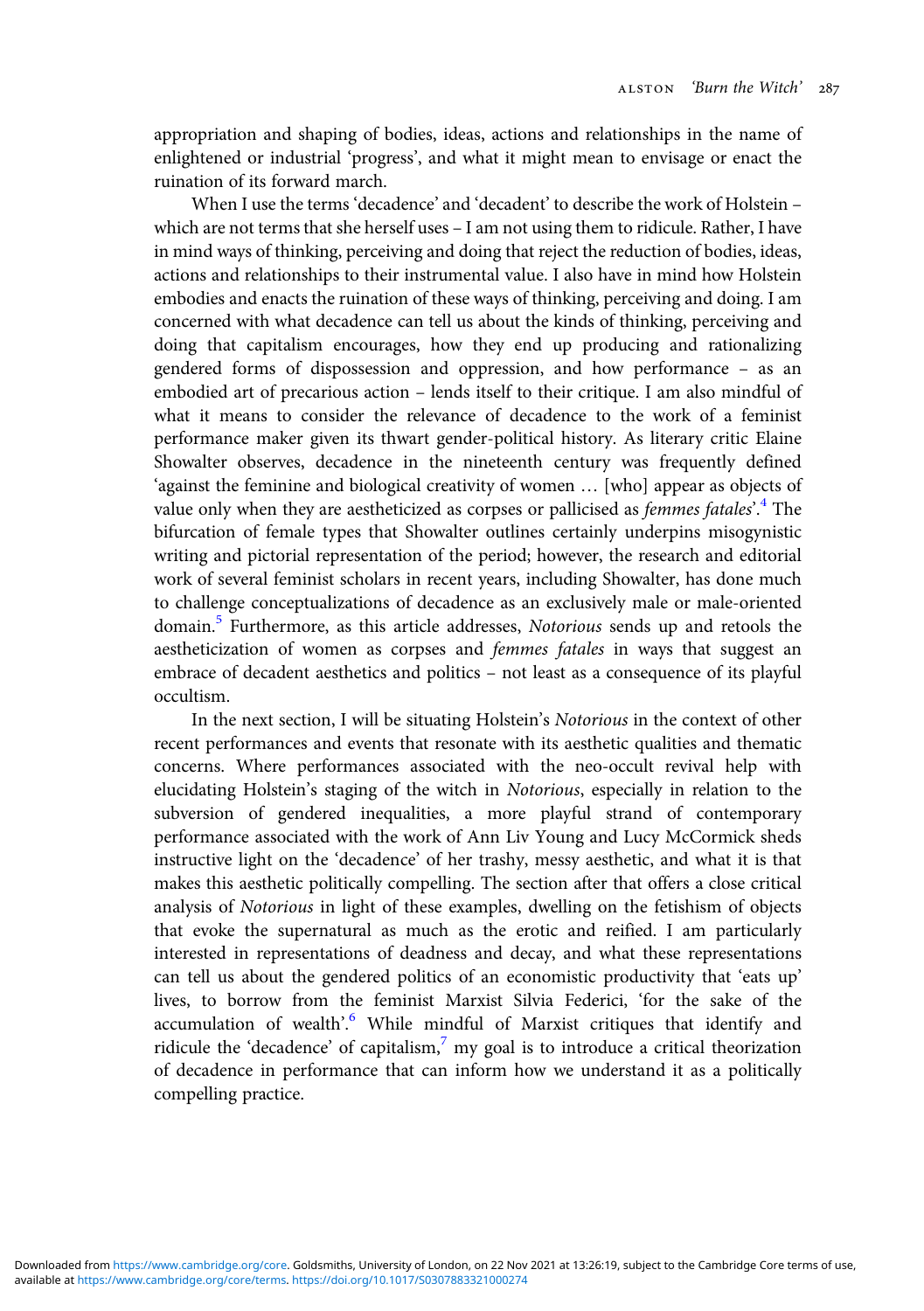### Decadent aesthetics and the neo-occult revival

There are two main considerations that inform the decadence of Holstein's Notorious: its spectacular presentation of witchcraft as a practice at odds with patriarchal capitalism, and what Holstein 'does' with the staging of witchcraft in performance. It is the 'doing' of decadence as an embodied and enacted practice that interests me most, which is why this section will be contextualizing Holstein's work in light of other performances that embrace an aesthetics of mess, trash and excess. However, to begin with I will be situating Holstein's engagement with witchcraft in the context of the neo-occult revival, where a comparable interest in the intersections between capitalism and patriarchy has been driving creative and critical explorations of witchcraft and the occult in ways that inform and resonate with the subversive ambitions of Notorious. Where the staging of mess, trash and excess underpins the work's aesthetic qualities, the neo-occult revival helps with explaining why Holstein may have been drawn to witchcraft in the first place.

The neo-occult revival – neatly dubbed (but not coined) 'occulture' by Christopher Partridge $8$  – refers to a resurgent interest in occult practices and beliefs in areas ranging from the commercial arena and the wellness industries, to subcultural nightlife, cultural production and activism. Neo-occult activism has been particularly prominent on social media. For instance, feminist covens such as the Yerbamala Collective have used social media as a platform for hexing Donald Trump – the self-confessed target of the 'single greatest witch hunt of a politician in American history' after being accused of collusion with Russia $9$  – reclaiming Trump's appropriation of gender violence in witty acts of resistance, much to the chagrin of right-wing religious groups who charged Democratic congresswoman Alexandria Ocasio-Cortez with belonging to 'a coven of witches that casts spells on Trump 24 hours a day'.<sup>[10](#page-16-0)</sup> Kristen J. Sollée is one of the more prominent commentators associated with neo-occult activism. In Witches, Sluts, Feminists: Conjuring the Sex Positive (2017), Sollée revisits and celebrates subversive readings of the witch by activist collectives in the 1960s and 1970s, including W.I.T.C.H. (Women's International Terrorist Conspiracy from Hell), as the basis for exploring and experimenting with self-empowerment.<sup>[11](#page-16-0)</sup> She offers a clarion call for women to queer pejorative framings of the witch by embracing occulture as the basis of intense friendships, liberated sexual practices, and activism (an approach that will be familiar to readers of the neo-pagan activist Miriam Simos, also known as Starhawk). However, Sollée does little to challenge the commercialization of occulture, and accommodates what we might call 'disenchanted enchantment', or  $oc\text{-}counter$ . The commercialization of witch-related cosmetics (e.g. Sephora), clothing (e.g. Hot Topic) and the self-care and wellness industries (e.g. Goop) are indicative of the binding of neo-occultism to lucrative commercialization – often to the annoyance of practising wiccans – in ways that threaten to diminish the subversive qualities of the witch as an enchantress.

There have been numerous neo-occult performances that directly stem from – and honour – occult rituals and performances of the *fin de siècle*,<sup>[12](#page-16-0)</sup> but the most relevant examples for the purposes of this article bear a more haphazard relation to esoteric knowledge and ritualistic practice, favouring the occult's anti-establishment potentialities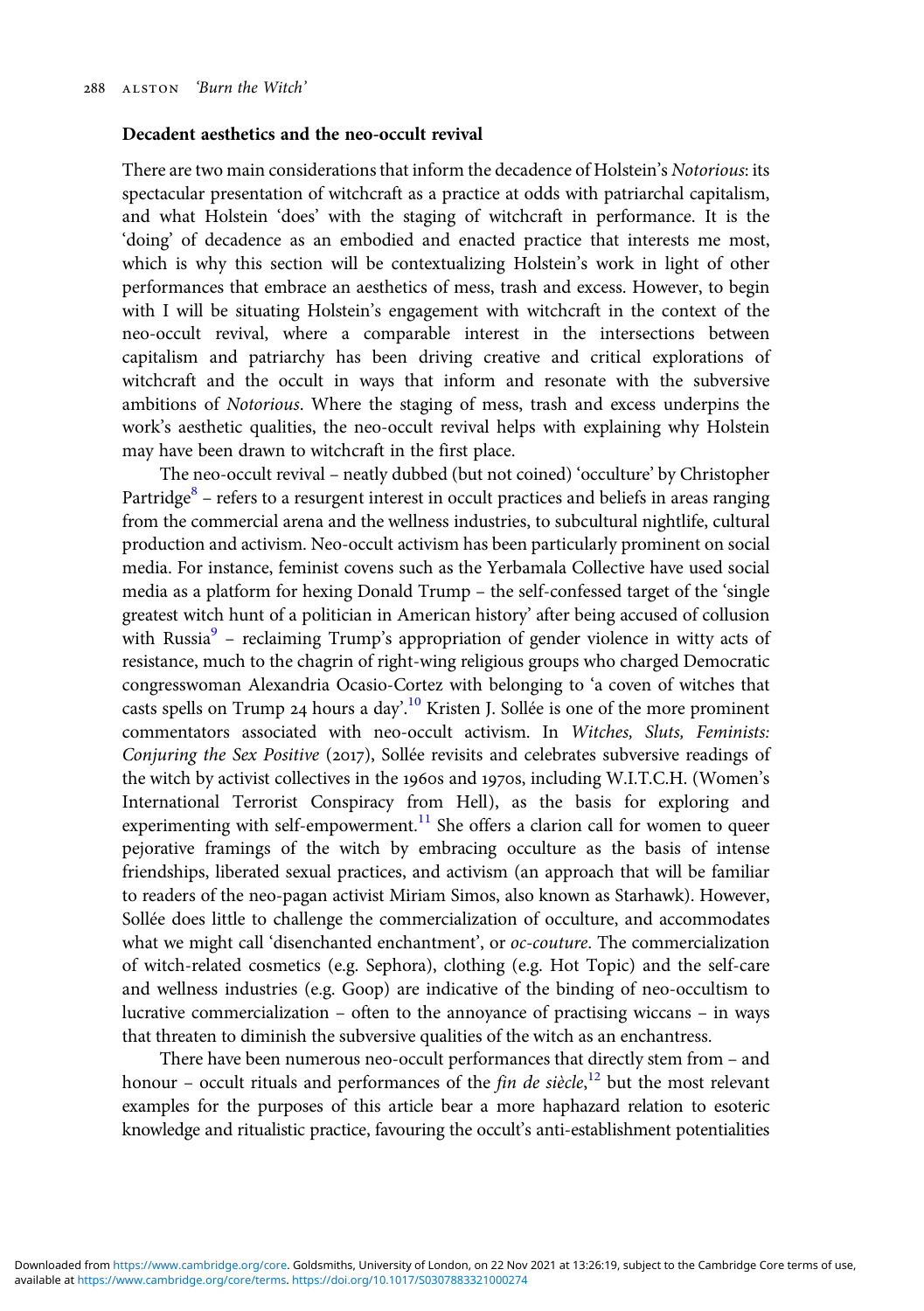over and above its orthodoxies. For instance, Ivy Monteiro, who is a Latinx live artist, has been exploring witchcraft in work throughout the 2010s. In one notable example, Tituba.2Point.OH! (2017), Monteiro addresses the mythologization of Tituba as the first person to be accused of practising witchcraft in the  $1692-3$  Salem witch trials, and draws a parallel between witch hunts and the ostracization of black womxn (Tituba's racial identity remains a topic of some debate, but there is no doubt that she was a slave, with an emerging consensus that she was an indigenous Barbadian). In work such as this, Monteiro seeks to unravel narratives of victimhood by staging enchanting acts of vengeance on a world that perpetuates systemic racism, transphobia and misogyny. Other notable examples include the London-based occult- and witchcraft-themed club night, C O V E N (which gave a home to numerous live artists associated with occult aesthetics and queer goth culture between 2016 and 2018, including FoxGlove, Elegance and Violence, Rodent DeCay and Venus Raven); the annual 'exhibition-cumperformance-club-night' Deep Trash, which regularly stages rituals inspired by occult practices;<sup>13</sup> and the 'carnal theatre' of FemmeDaemonium, which is a female-led collective of sex workers and allies who have been staging erotic summoning rituals rooted in folklore and mythology since their formation in 2017. These latter examples are also suggestive of the ways in which the neo-occult revival has intersected with the fetish scene in terms of its anti-establishment politics, subversion of straight appearance and behaviour, and resistance to the dominance of monogamous heteronormative relationships. In this, they accord with the binding together of decadence and the occult 'as defiant strategies against normativity that celebrate darkness, transgression, and "otherness", to borrow from the editors of a 2018 issue of the decadence studies journal Volupté on 'Decadence, Magic(k) and the Occult'.<sup>[14](#page-16-0)</sup> Moreover, as Per Faxneld sets out in Satanic Feminism: Lucifer as the Liberator of Woman in Nineteenth-Century Culture (2017), they participate in a lineage of aesthetic experimentation and activism that embraces the occult – especially witchcraft – as a 'subversive tactic of choice' for undermining the oppression of women.<sup>15</sup>

Where many of these practitioners deliberately avoid commercial orientation for reasons ranging from safety and solidarity to political integrity, the Detroit-based activist and performance maker Jex Blackmore courts media visibility in staging anti-establishment performances and protests. For instance, Subversive Autonomous Satanic Ritual (2018), parts of which feature in Penny Lane's Netflix documentary Hail Satan? (2019), finds Blackmore imploring her audience to '[b]ring down powerful men … [and] execute the President' as a masked butcher impales pig heads – 'effigies of rapacious institutional and political autocrats' – on spikes protruding from the top of an altar.<sup>[16](#page-16-0)</sup> These remarks led to her membership of the Satanic Temple, which is a non-violent organization, being revoked, $17$  but in the broader context of the ritual they also capture the provocative sincerity of a notable branch of neo-occult performance. The work is sincere not because it demonstrates belief in the anti-Christ (Blackmore is a non-theistic satanist), nor is it sincere in calling for the president to be executed; rather, it is sincere in its staging of the occult as a tool to 'disrupt, distort, destroy, reclaim, resist and rebuild' a society that perpetuates inequality and gender violence.<sup>[18](#page-16-0)</sup>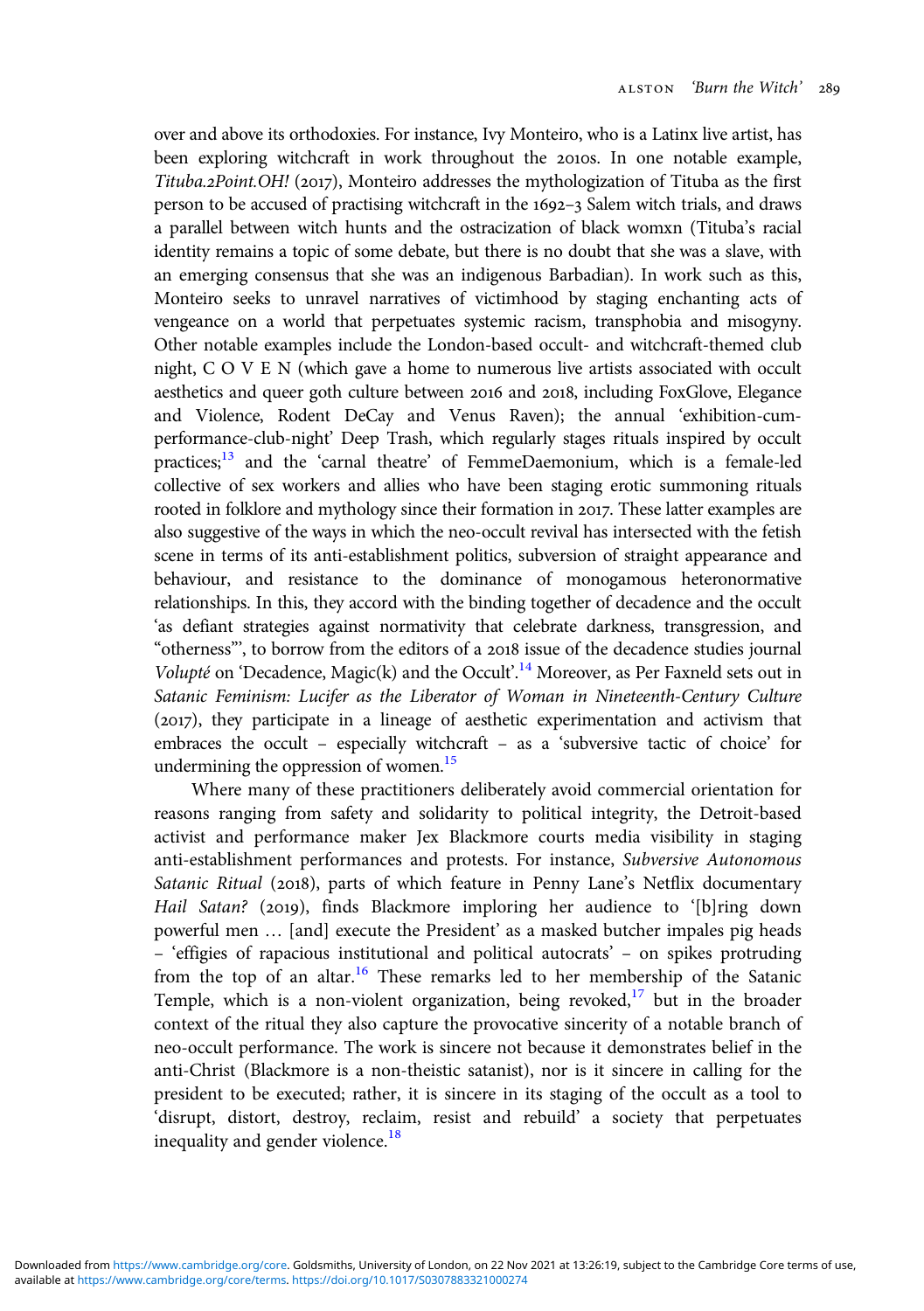Where performances associated with the neo-occult revival contextualize and illuminate the layered connections that Holstein draws between witchcraft and patriarchal capitalism, this does not go far enough in elucidating her aesthetic choices, especially their decadent qualities. The look and feel of Holstein's work are much more closely aligned with a number of feminist performance makers who make a riotous spectacle of the values, traditions and institutions that produce or perpetuate gendered inequalities. For instance, Lucy McCormick's widely praised performance Triple Threat (2016) finds McCormick and her campy co-performers, Sam Kennedy and Ted Rogers, re-enacting the New Testament via a punk mash-up of power ballads, dance routines and spectacularly messy manipulation of condiments and sex toys. It is deliciously irreverent in its trashing of a belief structure that serves male domination and heteronormativity, but with none of the earnestness that tends to characterize Blackmore's critiques of capitalist patriarchy and religious zealotry. McCormick finds joy in pop-cultural detritus – the songs she sings, the branded clothes that she and her co-performers wear – in ways that find space for fun and subversive silliness in the calling out of religious master narratives that rationalize male rule and heteronormative proprieties.<sup>[19](#page-16-0)</sup>

One of the most notable examples of an artist working in this vein is Ann Liv Young, who has been presenting work in New York and internationally since 2005. Young comes from a background in dance, although her work challenges representation of the virtuosic. She makes a spectacle of gendered denigration; she frequently orients her work around ridiculously vulnerable and 'enchanted' archetypes culled from Disney, myth and legend (Cinderella, Sleeping Beauty, a mermaid); and, like McCormick, she nearly always incorporates karaoke-style singing. As visual-cultures scholar Anna Watkins Fisher suggests, Young's work resembles a kind of 'adolescent drag'. 'Rather than actually being or behaving like adolescent girls', she writes, 'these artists appropriate and stage the adolescent as a serviceable figure for articulating a more loosely ordered and multifarious contemporary feminism'.<sup>[20](#page-16-0)</sup> The lines separating Young's adolescent drag and a mature critique of gendered inequalities and systemic violence are often blurred in an idiosyncratic reformulation of feminist mimesis, $21$  but the notion still hits upon a kind of anarchy that inspires and reviles in equal measure.

For example, Young's 2010 work Cinderella, presented in Malmö, Sweden, begins with the artist lying on the floor encompassed by a circle of knives, propping herself upright with her forearms in a pose reminiscent of the exploited soon-to-be princess from the eponymous Disney movie (1950). The performance flits between karaoke-style singalongs and awkward direct address, and culminates in a witchy ritual with Young urinating into a bowl, mixing the urine with soap and using it to wash her face and wig, and attempting to sell her own faeces to audiences in plastic bags sprinkled with glitter. In examples like this, Young makes space to revel in the undoing of gendered stereotypes and their implication in the consumption of popular culture. Equally, though, she unsettles 'the problem of female identity being inextricably associated with the body', to borrow from theatre scholar Sarah Gorman, by emphasizing the staginess of even the most visceral acts on her terms.<sup>22</sup> These acts are another component of Young's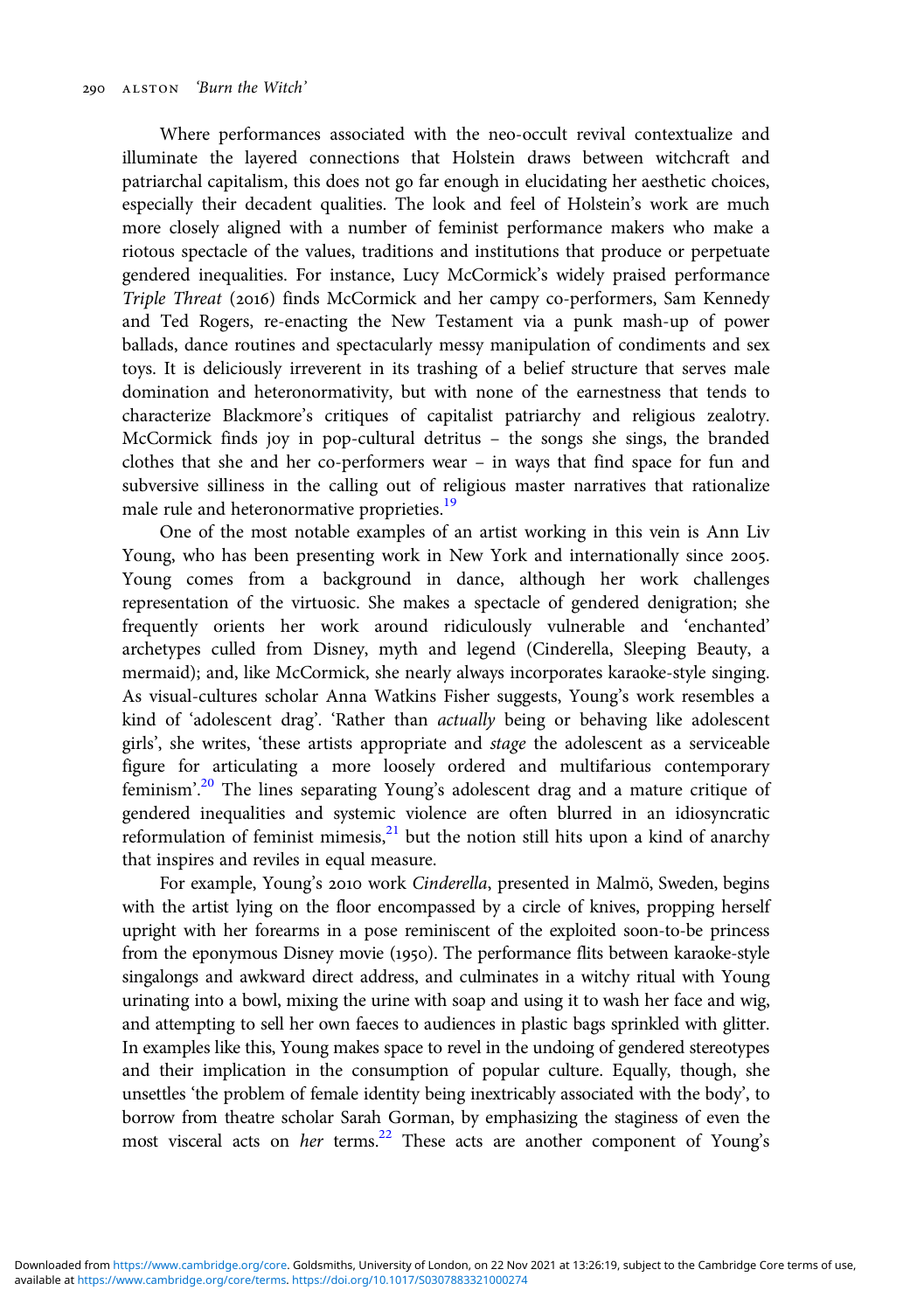'adolescent drag', evoking the recalcitrance of the adolescent in ways that are informed by, and set against, the legitimating authority of patriarchal capitalism.

Interventions such as these are especially pertinent once read in the context of 'post-feminist' tendencies in culture, work and government that undermine feminism by accommodating superficial forms of girl power at the cost of actual egalitarianism. Women might have 'breached the power structure' in gaining access to work outside the domestic sphere, as Naomi Wolf suggests, but working and consuming as a material girl in a material world has – for several decades now – been systematically used to undermine the project of feminism in a culture in which eating disorders, cosmetic surgery, consumer spending and violent pornography have all grown exponentially.<sup>[23](#page-17-0)</sup> Young and McCormick overidentify with this terrain in ways that invite parallels to be drawn with José Esteban Muñoz's notion of 'disidentification', which refers to the citing and scrambling of a cultural text in ways that expose its exclusions and prejudices; $^{24}$  $^{24}$  $^{24}$  however, *overidentification* places additional emphasis on excessively exaggerating or augmenting a normative cultural logic. Young and McCormick overidentify with just such a logic by spectacularly exaggerating and augmenting – and, ultimately, trashing – images and behaviours associated with post-feminist and highly capitalistic forms of girl power. This, I argue, is what lends their work an appealingly decadent quality.

# Decadence and the occult in Lauren Barri Holstein's Notorious

Like Young and McCormick, Holstein's work is often structured around dance routines set to pop songs that pastiche how virtuosic and beautiful bodies appear onstage. She frequently references 'enchanted' female types, not least as they appear in Disney, and she usually employs nudity, urination, mess, explicit references to the performance's complicity in commercialism, and the adoption of a persona: 'the Famous'. Her work is collaborative, and she will appear onstage with two or sometimes several or many other performers whom she orders to carry out various duties (McCormick is a former collaborator). These orders will never be barked; instead, Holstein performs meekness in an adolescent drag that marks a striking contrast with the messy and frequently humorous images she creates onstage: for instance, melting a popsicle clasped in her vagina with a hair dryer in How to Become a Cupcake (2010), or 'birthing' a small Bambi figurine from a 1989 McDonald's Happy Meal in Splat!  $(2013)$  [\(Fig.](#page-7-0) 1).

In Notorious, models of femininity identified by cultural theorist Angela McRobbie as post-feminist types are both worn and cast off, from adherence to the feminist masquerade derived from fashion and beauty in a lucrative commercial sphere, to the hyper-sexualized phallic girl who must perform at once demurely and in ways that attach emancipation to gendered forms of expression. She overidentifies with these types, stretching them to points of messy excess, and strips bare post-feminism's movement of women into what McRobbie calls 'a spotlight of visibility, into a luminosity which has the effect of a dramatization of the individual, a kind of spectacularization of feminine subjectivity'.<sup>[25](#page-17-0)</sup> In this, she extends a form of what Julia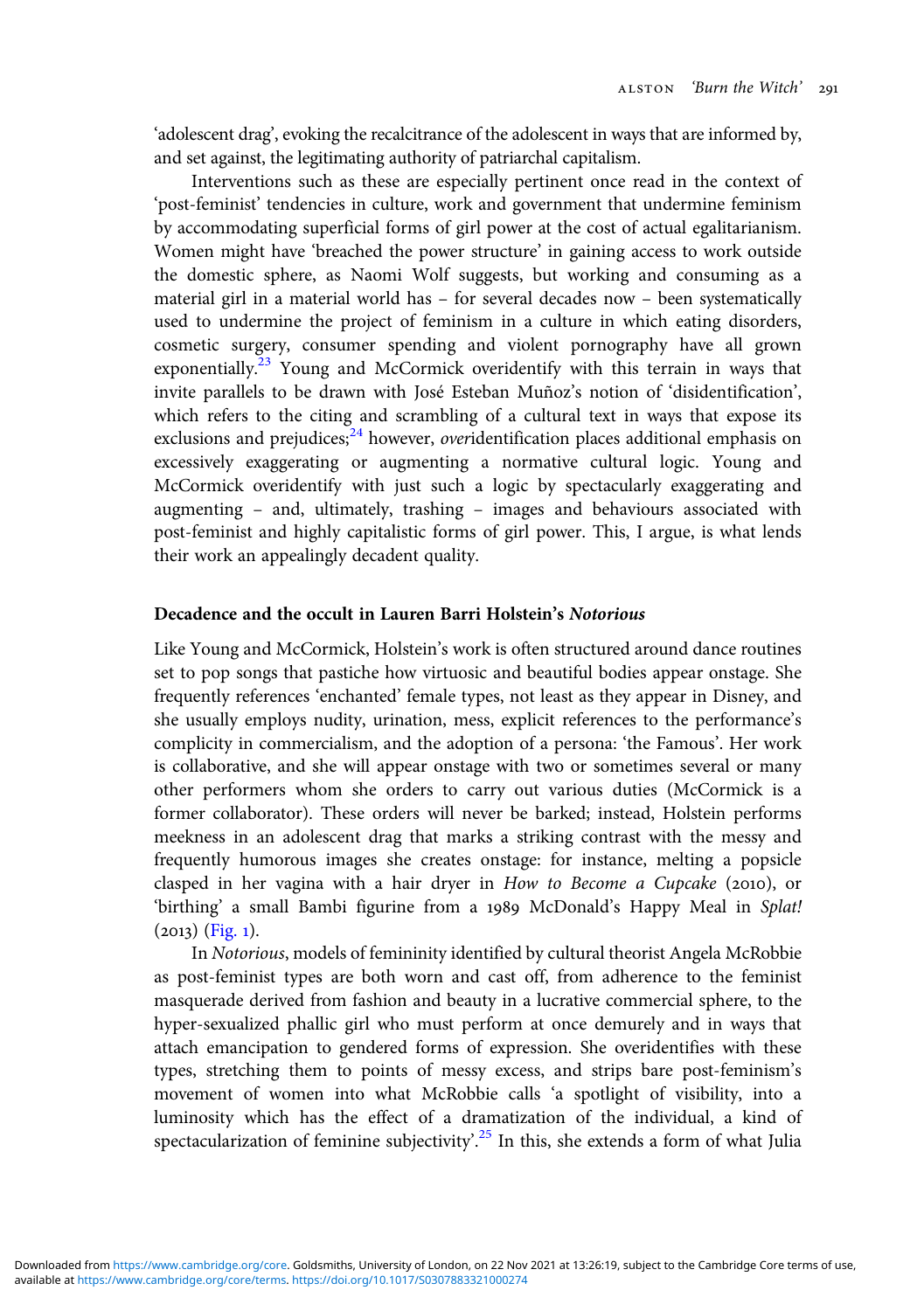<span id="page-7-0"></span>

FIG. 1 Lauren Barri Holstein appearing in 'adolescent drag' in Notorious, by Lauren Barri Holstein. Fierce Festival, Birmingham, 2017. Photograph by Manuel Vason. Image courtesy of Lauren Barri Holstein.

Skelly has described elsewhere as 'radical decadence', transposing the augmentation of gendered excess in twenty-first-century textiles and craft, which is Skelly's focus, to the stage. Much as the notion of 'radicalism' and the essentialism it indexes has fallen out of fashion recently, Skelly's feminist analysis is helpful as an example of scholarship that reclaims decadence from the misogynistic grasp of some of its nineteenth-century interlocutors. As with her analysis of work by artists like Shary Boyle, Mickalene Thomas and Allyson Mitchell, the 'decadence' in Holstein's feminism is of a kind that moves away 'from the moralizing, pathologizing perception of decadence that was popular at the fin de siècle', instead working with forms of gendered excess that 'are inherently founded on a rejection, or refusal, of ideal femininity'.<sup>[26](#page-17-0)</sup>

Marketing copy describes Notorious as a 'witch-bitch ritual' that looks at the ways 'social media and consumerism have redefined how we relate to the female body, one's "true self" and public shaming'.<sup>[27](#page-17-0)</sup> Holstein explains what she means by this in an interview for the Barbican: 'A witch-bitch ritual is an act of pleasurable repulsion, of intentional delinquency, of unapologetically creating problems. It's being the feminist killjoy in the room, unrepentantly'.<sup>[28](#page-17-0)</sup> The idea of being 'the feminist killjoy in the room, unrepentantly', borrows from Sara Ahmed's introduction of the feminist killjoy as someone who refuses to remain indifferent to structural and day-to-day experiences of misogyny and sexism. Unlike venues known more for their staging of live art and subcultural events, the institutional context of the Barbican enables Holstein to reach a relatively mainstream audience who may not be used to the staging of female bodies that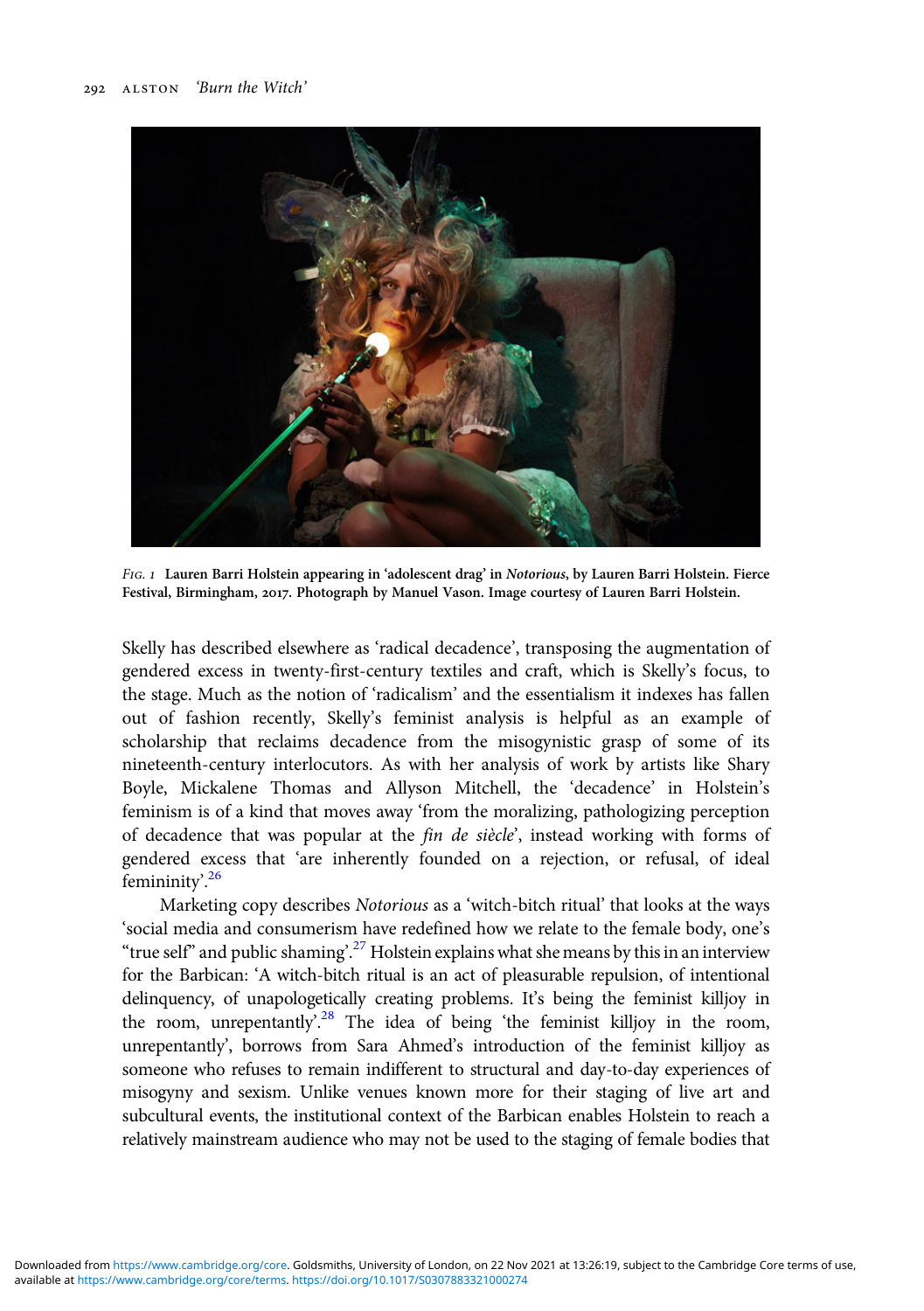publicly and spectacularly leak and dance to a point of exhaustion. This makes it an ideal venue for tackling the assumed agreeableness of gendered types and discourses, which Ahmed highlights as a commitment of the feminist killjoy.<sup>29</sup>

The performance is episodic, progressing through a series of loosely connected tableaux and routines: from the haunting image of three hanging witches that opens the performance, to the narration of grotesque fairy tales, infantilized pastiches of lesbian fantasies, physically demanding dance routines, and flagellation with the tentacles of an octopus. I will be looking closely at four examples in what remains of this article, each of which bears relevance to the occult, and serves to illustrate how decadence might be embodied or enacted as a 'subversive tactic of choice', to recall Faxneld: corpse-like commodities, fetishized corpses, artificial hair, and the birthing and consuming of an eye.

After the hair curtain closes on the three hanging witches at the beginning of Notorious, a close-up live video feed of the Famous is projected onto it, complete with Halloween-style makeup. She muses on what it is like to be ostracized as a witch, with both intonation and language bearing the hallmarks of an adolescent drag: 'I feel like at night when I sleep outside, I kind of disappear and disintegrate and kind of decompose throughout the night. My body just kind of decays, and I'm covered in these putrid bubbles of, like, festering flesh. And I sink into the soil and rot'. She is describing a perverse mythos surrounding the female body that resonates with Showalter's commentary on decadence and misogyny cited in this article's opening pages: at once hostile and enchanting, condemned to a state of perpetual decay that must as a result be artificially beautified (the word 'glamour' is derived from the Scots gramarye, which means 'spell' or 'enchantment': hence, beautification by magic). However, even after the 'life' of the body-as-commodity is 'eaten up', there remains a tenacious capacity to produce gestures of defiance – for instance in a somewhat obtuse referencing of the Medusa myth.

Medusa was frequently represented in nineteenth-century art and literature associated with decadence. Jean Delville's picture L'idole de la perversité (The Idol of Perversity) (1891) is among the most striking depictions, which art and literary critic Bram Dijkstra describes as a 'livid-eyed, snake-encircled, medusa-headed flower of evil' who 'could only be expected to mother hordes of degenerative temptresses, treacherous sea creatures, predatory cats, snakelike lamias, harpies, vampires, sphinxes, and countless other terrible, man-eating creatures'.<sup>[30](#page-17-0)</sup> In the Famous's hands, this 'flower of evil' is weaponized in a grotesque recapitulation of the myth's violence (Medusa wielded terrible power, but she was also raped by Poseidon, turned into a monster by jealous Athena, and then brutally murdered by the 'heroic' Perseus). Her tentacular snake hair, which became synonymous with the vagina dentata in the European fin de siècle,<sup>[31](#page-17-0)</sup> is resurrected as a dead octopus worn on the Famous's head: a weirdly comedic image that ends up being savaged in a dance to the beat of Nicki Minaj's 'Starships' (2012), swinging the octopus in large arcs that repeatedly smack it against the floor to the point of rupture.

Understanding this moment as a site of consumption is crucial to understanding this moment as a site of excess. It is predicated on an excessive waste of life in the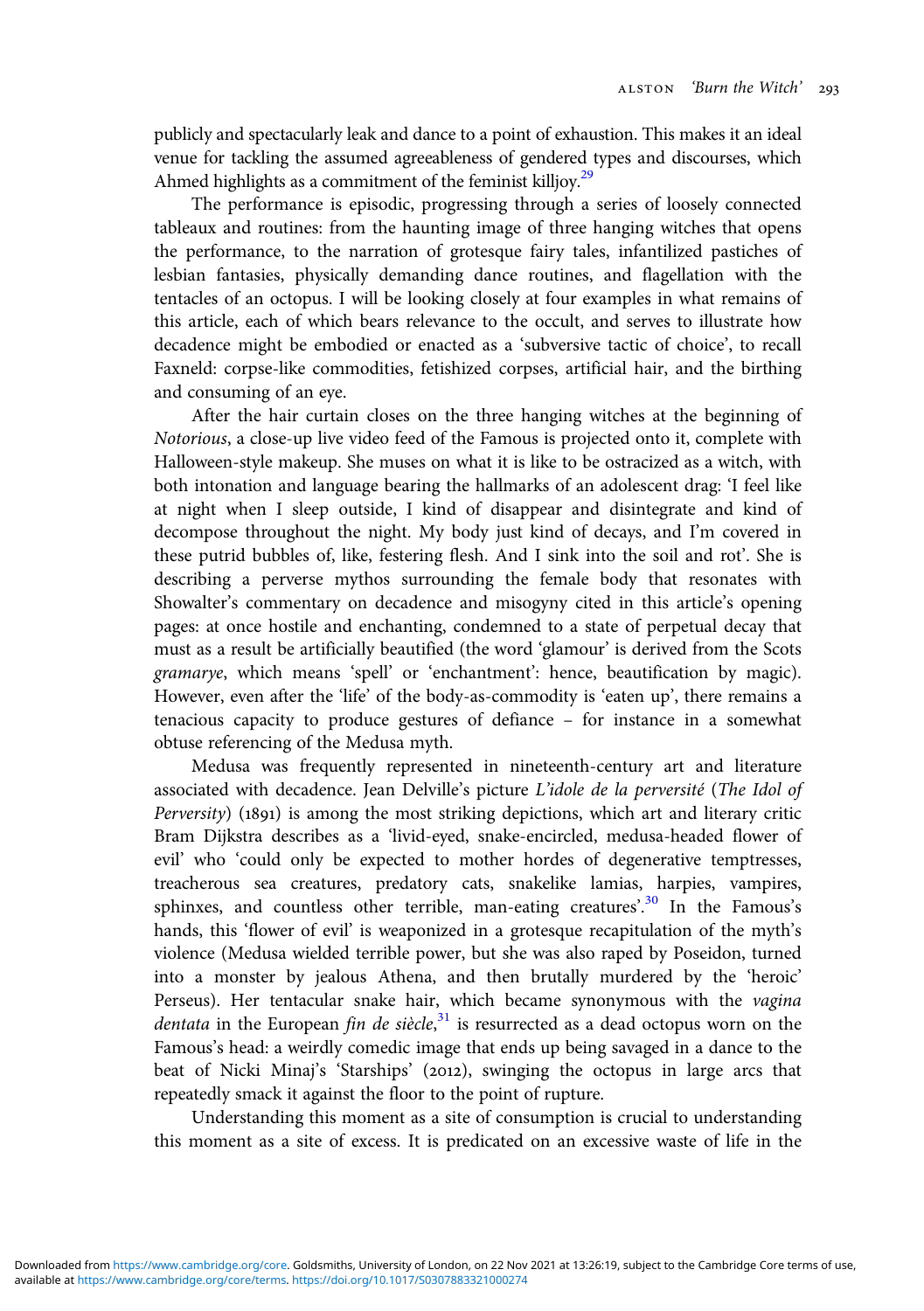service of art, which in its own way echoes the nineteenth-century decadents' distaste for utility. 'Life' is reduced to an expendable resource, and while the wasting of numerous octopuses' lives over the course of the run of Notorious is questionable, to say the least (despite the fact that they were not killed by Holstein), it can nonetheless tell us something about how capitalism 'sees' and understands the value of things, animals and people. The flow of production and consumption may have drawn life from purchase – taking on what cultural critic Tom Holert refers to as 'the paradoxical *animus* of a living corpse<sup>3[32](#page-17-0)</sup> - but movement beyond this point also marks the 'deadening' of the product for the vendor. According to this logic, the octopus dies a second death. Not only is it killed once fished; its 'life' as a commodity is also harvested at the point of sale unless it is sold on to another, whereupon it might receive a third or fourth death. Because commodities accrue value through circulation, the octopus's deaths as a commodity are more akin to a protracted process of decay as its body is trafficked from the sea to the mouth of a consumer – or, in this case, a stage.

Holstein's destruction of the octopus is a difficult moment in the performance, the ethics of which Holstein is demonstrably cognizant of in a moment that marks a temporary interruption in its destruction. After smashing the octopus on the floor, she kisses it and says 'I'm sorry … This is not a democratic space', before she gently, almost tenderly, rips what is left of the creature in two, saying 'I love you. Thank you for your performance. You are beautiful. Better than on [the audience's] dinner plate'. She then kisses it again several times, and gently casts the two parts of the octopus to either side of the stage, saying, 'I know, you guys. The whole show is tragic. What can I say?' The response is typical of Holstein: 'Let's do that again!' This time, though, as Minaj's 'Starships' is replayed, she is hoisted into the air and pushed from side to side by her co-performers as they whip her with what's left of the octopus in a kind of penance. Drawing attention to the 'tragedy' of the octopus's deaths whilst tearing it to pieces is hypocritical, but there is still something to learn from this wanton brutality. Holstein theatricalizes the decadence of capitalist markets, understood here as an attitudinal position that regards living things not on the basis of their own vibrancy, but on the basis of a gradual extraction of value and life. Holstein's witch refuses to accept capitalist exchange as a self-sustaining process of growth and renewal, instead encouraging her audiences to view this process as one of perpetual decay, introducing a typically decadent motif to the work's engagement with capitalism.

Holstein's preoccupation with deadness and decay also plays into the presentation of another material that is abundantly present throughout Notorious: long, artificial grey hair. Holstein has been experimenting with artificial hair in her work for some time, which frequently makes use of artificial-looking wigs, but what emerges most strikingly in Notorious is its sheer excess. It forms a gigantic curtain that traverses the stage, and tumbles from head to foot. It is abundant but lifeless, draining life from those smothered beneath its weight  $(Fig, 2)$ .

Holstein exposes hair as a fetish, in several senses of the word: as a fetishized commodity, as an object charged with eroticism, and as an object worshipped as a magical entity, which might hold some kind of supernatural power. If the image of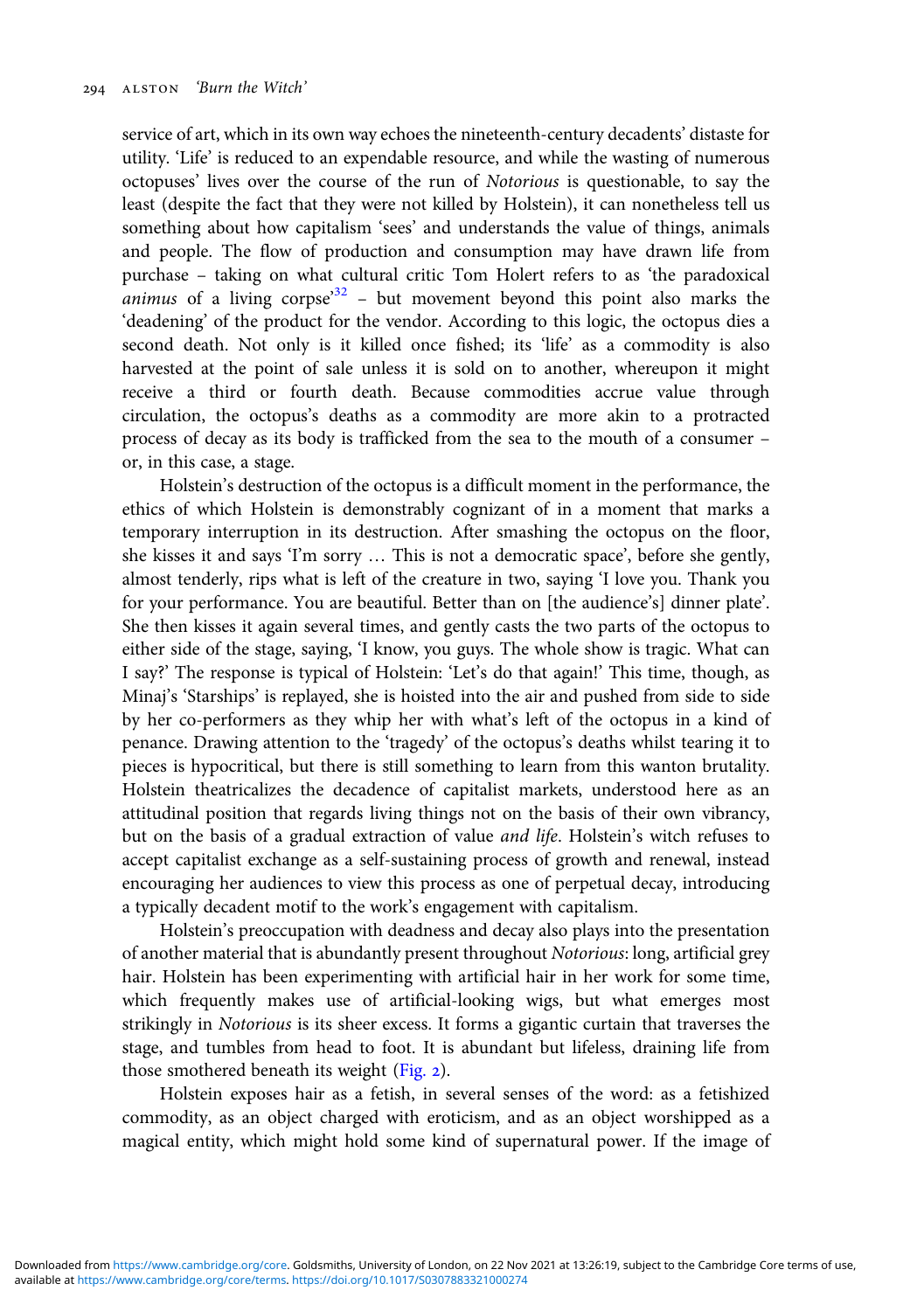<span id="page-10-0"></span>

FIG. 2 Lauren Barri Holstein, Krista Vuori and Brogan Davison collapsed beneath the weight of their wigs in Notorious, by Lauren Barri Holstein. Fierce Festival, Birmingham, 2017. Photograph by Manuel Vason. Image courtesy of Lauren Barri Holstein.

woman, as Peggy Phelan observes, 'displays not the subjectivity of the woman who is seen, but rather the constituent forces of desire of the man who wants to see her,  $33$ then what the abundance of hair in Notorious stages is a form of necrophilia, lusting after a part of the body that is to all intents and purposes 'dead'. This 'deadness' is not to deny the vibrancy of hair as an autonomous material; rather, it is suggestive of transition into vibrancy of a different kind that bears no essential connection to the 'life' of a human, who is encouraged to view it, with notable exceptions (for instance, Kesh in Sikhism), as an expendable extension of the body that is regularly severed in the pursuit of stylized appearance, or as an 'unfeminine' growth demanding removal from the neck down.

Artificial hair is usually made to appear as natural and as lifelike as possible, performing vitality in order to draw attention away from its synthetic composition. In Holstein's work, the fetishism of synthetic hair is made to appear as precisely that: a fetish. The labour of production is reified in a spectacular object, a fetishized object – a decadent object – that stands in place of the conditions of its own production, but there is something in this decadence that encourages reflection on the 'deadness' of commodities. Manipulation of the synthetic hair to make it look sufficiently lifeless requires a substantial amount of time, work and investment (materials alone cost  $\text{\textsterling}_3$ ,000),<sup>[34](#page-17-0)</sup> which draws to light the decadence not just of perfecting artifice, but of refining decay as an art in itself. The wig is also inanimate *as a commodity* – a far cry, in other words, from the vibrant aliveness of hair as it appears in shampoo adverts,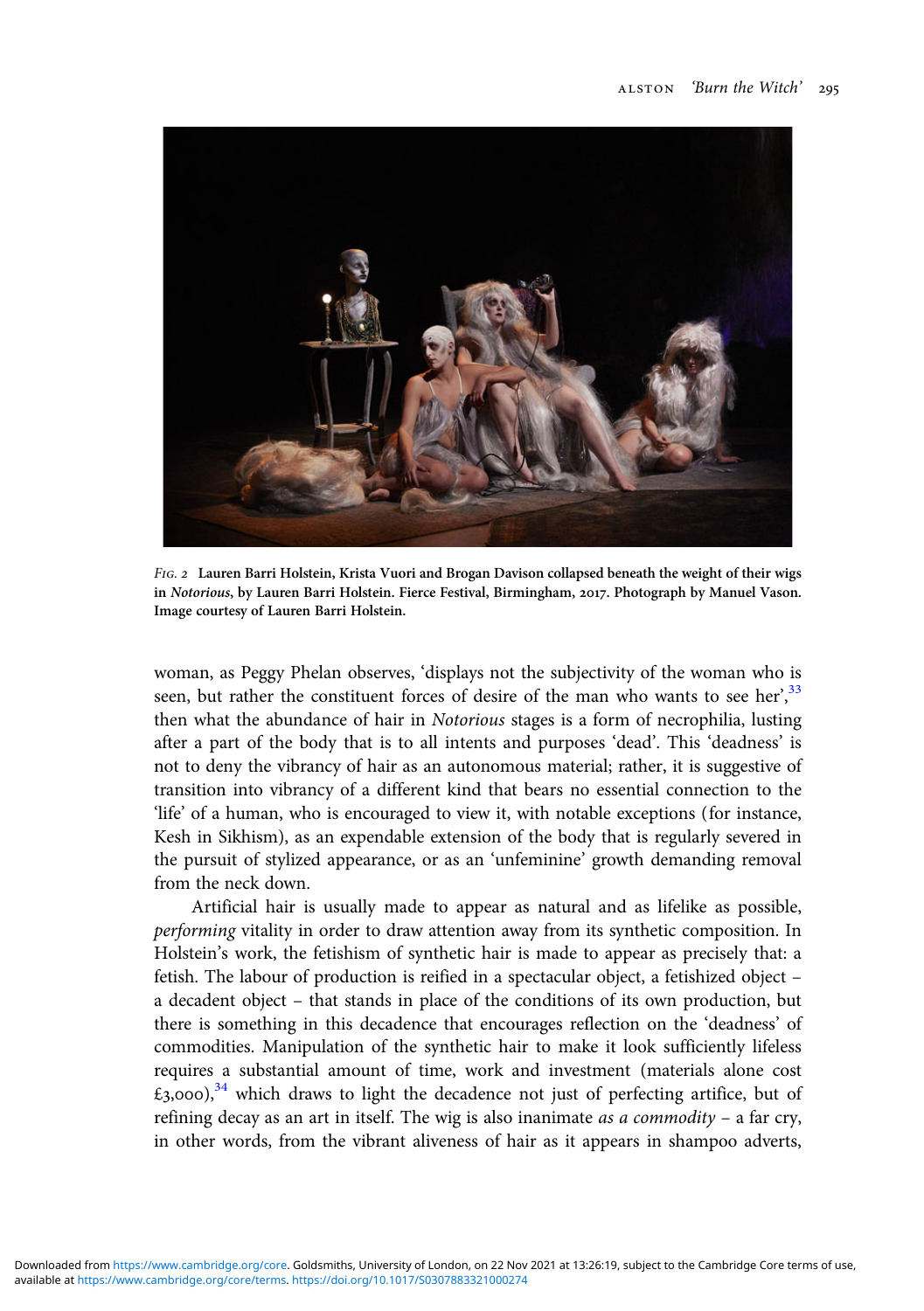and likewise from traditional models of commodity fetishism that dwell on the transference of life from people to the objects that their fetishized labour is supposed to animate. If one can speak of the 'animism' of commodities in Holstein's work, it is akin not to human life per se, but to the reanimated corpse.

Holstein's body also becomes a kind of corpse-like relic in this performance, reanimated by the commodities that surround her. For instance, at the very end of Notorious, Holstein lies prostrate on the floor atop a pile of popping candy. Only moments beforehand she was squatting between the shoulders of her co-performers, suspended in a harness, pissing on the candy. Now, fire-like, the candy crackles into life. This is a striking expression of contempt for a violent history of persecution, but 'waste' also animates the environment she inhabits. After a pause long enough to make the 'burning' of Holstein's body unmistakable, she asks for the last track of the performance to be played - Britney Spears's 'Work Bitch' (2013). The lyrics are well known, but for indulgence's sake:

You want a hot body? You want a Bugatti? You want a Maserati? You better work bitch You want a Lamborghini? Sip martinis? Look hot in a bikini? You better work bitch You wanna live fancy? Live in a big mansion? Party in France? You better work bitch, you better work bitch You better work bitch, you better work bitch Now get to work bitch! Now get to work bitch!<sup>[35](#page-17-0)</sup>

Holstein's witchy rendering of Spears's 'Work Bitch' might make an ironic spectacle of faith in a corrupted and banal beauty myth, but it is still situated within the terrain of post-feminism. Holstein's witch–bitch responds to Spears's importunity by stretching desire for seductive appearance to a point of excess, overidentifying with the expectations of gendered, economistic productivity. She is an extension of Spears's working woman, her superlative, having pushed the laboured dance routines that lead up to this moment just past the edge of exhaustion. She also presents audiences with a deep-set boredom. She is bored of the injunction to 'work bitch'. She has gone through the motions of each action, step and routine – repeating 'completed' sections for no apparent purpose – until productivity itself is exhausted. Such is the flip side that accompanies intensified productivity – ruined within ruins, dazed, worn out – but Holstein's witch is no mere victim. She is not dead yet, more autonomous than automaton, and ready to rise again as the nightmare of her oppressors [\(Fig.](#page-12-0) ).

The playfully nightmarish qualities of Holstein's witch are reflective of a common criticism levelled against the work of feminist performance makers who embrace trash and ruination: that it is 'too angry', or confrontational (a senior male colleague raised just such a point after I delivered a paper on Holstein's Splat! in 2017). There is a long history of critiquing feminist performance along these lines; however, for Sara Ahmed,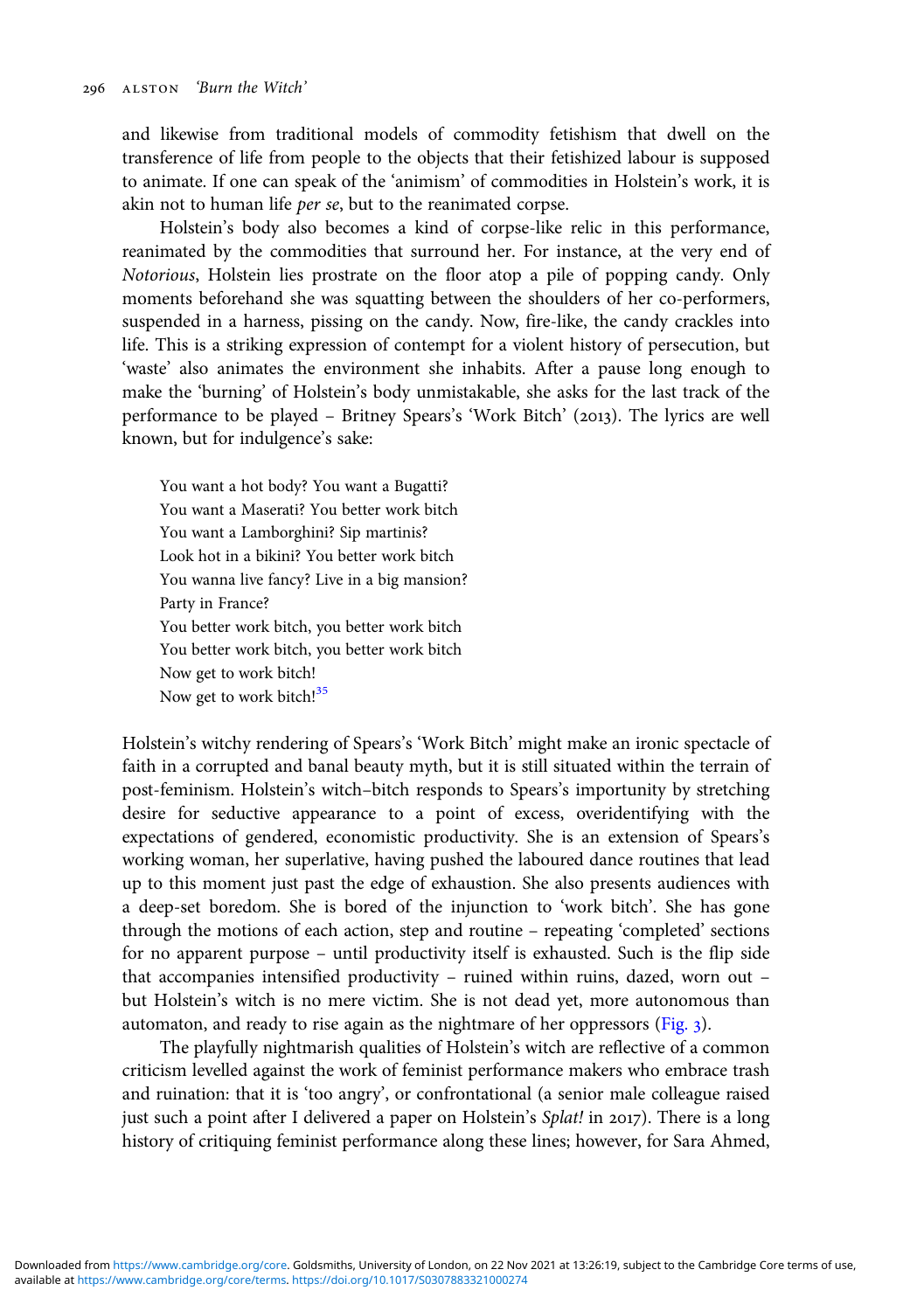<span id="page-12-0"></span>

FIG. 3 Lauren Barri Holstein rising as the nightmare of her oppressors in Notorious, by Lauren Barri Holstein. Fierce Festival, Birmingham, 2017. Photograph by Manuel Vason. Image courtesy of Lauren Barri Holstein.

[t]he experience of being a feminist is often an experience of being out of tune with others … We need to ruin what ruins. We could think of ruining not only as an activity that leads to something collapsing or falling down but as how we learn about things when we dismantle things.<sup>[36](#page-17-0)</sup>

Holstein deliberately attempts to ruin what ruins, and her conjoining of a ruinous aesthetic with a ruinous politics offers an important key to understanding the appeal of her work's decadence. At the same time, as theatre scholar Kim Solga puts it, 'Holstein "does" contemporary populist feminism as a confusing mess, a suite of intractable paradoxes and physically degrading actions, generating for her audiences a fierce parody of "what (neoliberal) women want" that is also a raucous demonstration of how much cheesy, seductive fun the spectacle of that "want" can be'.<sup>[37](#page-17-0)</sup> There are gendered implications in how Solga and I read this fun, but alongside Holstein's 'anger' at the persistence of day-to-day misogyny and structural oppression it is also important to recognize an uncompromising humour, which ultimately pokes fun at me as much as at the culture in which I am embedded.

Holstein's 'winking' approach to feminism takes a decadently literal form. In a particularly memorable scene – the last that I want to consider in this article – the giant hair curtains close to facilitate projection directly onto the hair as one of the co-performers, Krista Vuori, positions a camera beneath Holstein's legs. Holstein is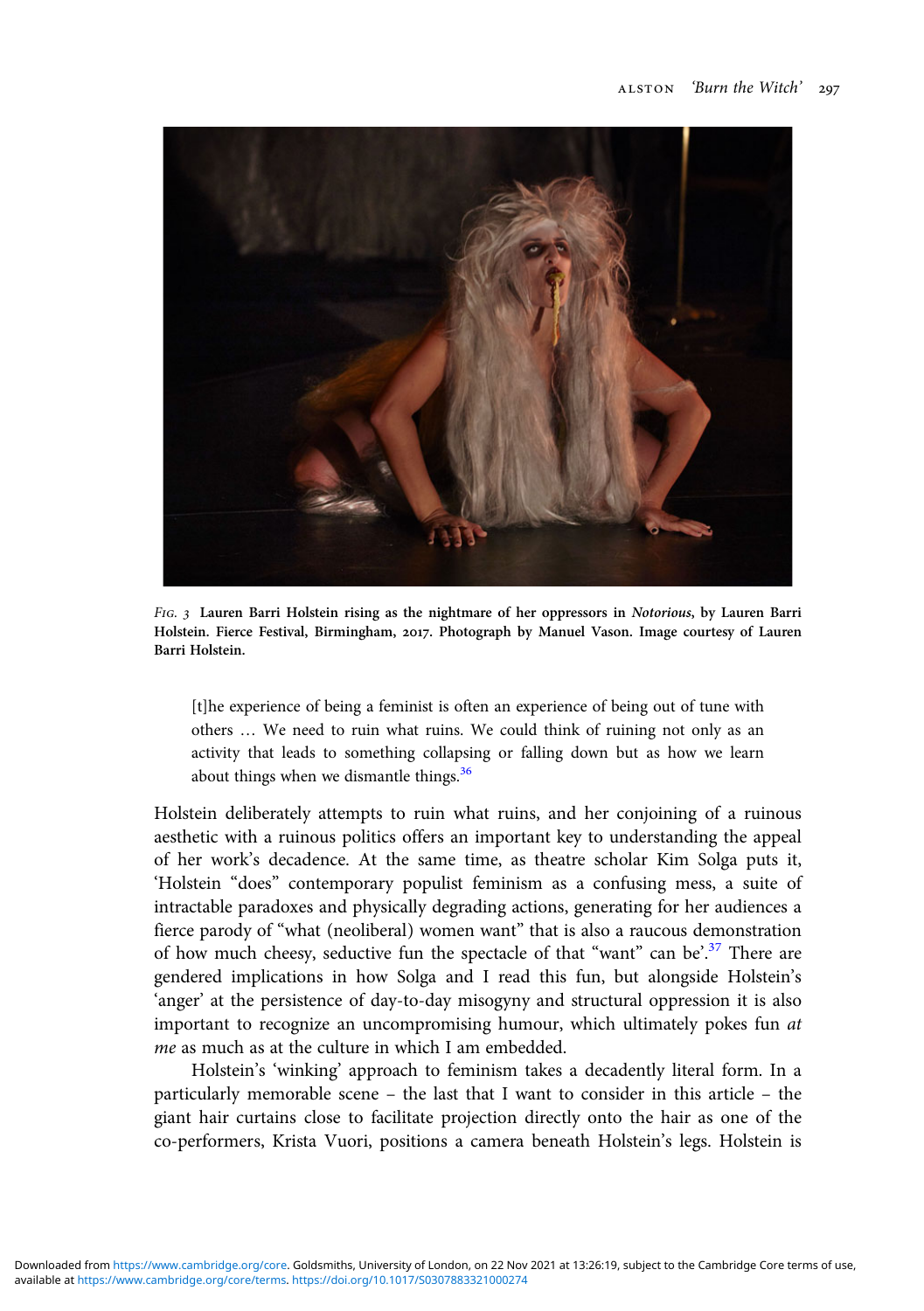naked save for the octopus headdress (soon to be destroyed), some heavy metallic necklaces, and a girdle with a few long tufts of hair that reach down to her ankles, reminiscent of Maud Allan or Mata Hari dancing as Salomé. After a long, awkward silence, the camera picks up something that seems, very slowly, to be protruding from her vagina – something akin to what Georges Bataille describes at the end of his decadent novella Story of the Eye (1928). Whereas in Bataille's text the eye is that of a murdered priest that transfigures into the eye of a lost lover, in Holstein's performance it is a garishly green gelatinous organ that is slowly squeezed out of her vagina only to end up between Holstein's teeth. The camera zooms up close to her mouth as she chews this 'cannibal delicacy',<sup>[38](#page-17-0)</sup> with the masticated eye dripping from her lips or being spat to the floor in gloopy droplets.

It is significant that this eye is birthed. As Federici addresses in Caliban and the Witch: Women, The Body and Primitive Accumulation (2014), acceptable forms of productivity for women in the early modern period were increasingly tied to regenerating the labour force as capitalism started to take root as a mode of socio-economic organization, with 'heretical' deviations from normative social and sexual relationships often resulting in persecution as 'witches'. This is important, as it explains why so many women who were accused of witchcraft were elders, people who chose to live alone, who engaged in non-procreative sex, or who experimented with early forms of birth control.<sup>[39](#page-17-0)</sup> What piques Federici's interest is the challenge that witches pose to capitalism's instrumentalization of productivity, as well as the pitching of reproduction as a social and moral responsibility, and something of this challenge is what the eye-birthing scene taps into. It makes a mockery of the supposedly 'disenchanted' rationalism of capitalism, famously described by Max Weber as the 'the control [of] everything by means of calculation', $40$  just as it makes a mockery of the instrumentalizing of productive and reproductive capacities.

For Bataille, the eye inspires both attraction and repulsion, eroticism and horror; it is at once a seductive anatomical feature and an 'object of such anxiety that we will never bite into it'.<sup>[41](#page-17-0)</sup> Holstein's engagement with this eye seems to be dealing with Bataille's work on a number of levels. There is an explicit confrontation of an innate fear of an eye's violation reminiscent of its slicing in Luis Buñuel and Salvador Dalí's Un chien  $and about (1929)$ . Here, though, the eye is both birthed and consumed, calling to mind the ways in which eyes and eggs are used as 'substitute objects' in Bataille's Story of the Eye (much as eyes and the moon are in Un chien andalou).<sup>42</sup> This is an amusing, but nonetheless captivating, vision of excess, recognizing that which is both at home and out of place, both gazed at and gazing. The birthed commodity finds itself cast into the mouth of the witch, who chews it up and in the process destroys it as 'eye'. She turns decadent expression – as trashy, messy excess and overidentification – against the 'gaze' of patriarchal capitalism, as well as its gendered injunctions, and in doing so invites us to engage with decadence not just as a style or aesthetic mode; she invites us to consider decadence as a practice well suited to ruining that which ruins.

The emphasis being placed here on the *practice* of decadence is important. In this section, I have been dwelling on Holstein's spectacular presentation of the witch as a nemesis of patriarchal capitalism, at once threatened by and threatening to the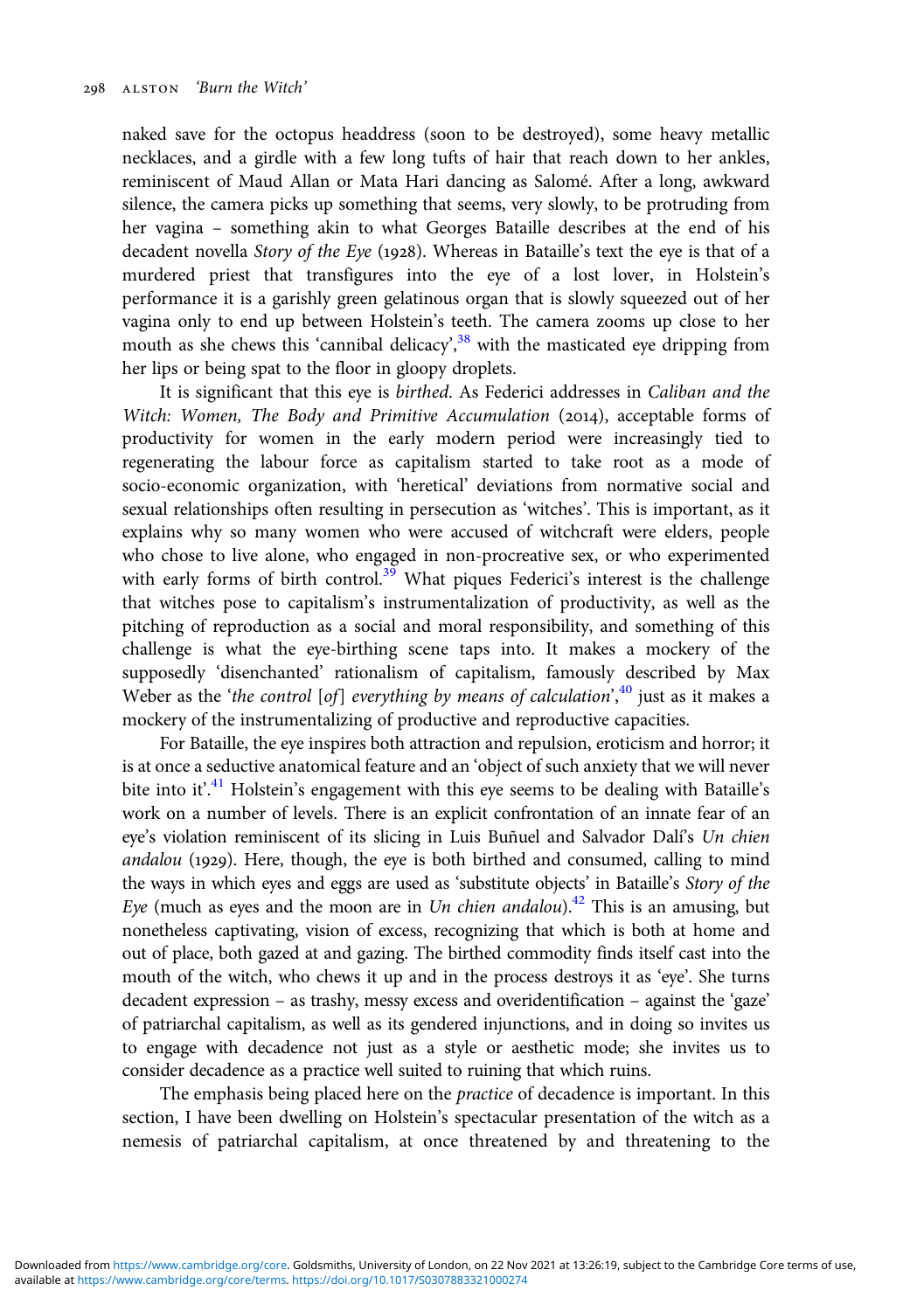systemic production of gendered inequalities. The aesthetic that Holstein works with in Notorious takes on a decadent quality, with corpse-like commodities, fetishized corpses, artificial hair and an edible eye all tending toward dissolution, decomposition or exhaustion in the staging of intensely physical or visceral routines, or enervating periods of inertia. Moreover, this decadent quality plays out in the politics at stake in the work, provided decadence is read as a mode of playfully subversive ruination at odds with disenchantment and the instrumentalizing of productive and reproductive capacities. The political sympathies and intentions of Monteiro, Blackmore and other neo-occult performance makers explored in the previous section have just as important a role to play in addressing the decadence of Notorious as McCormick's irreverent trashing of religious conservatism and Young's adolescent drag. Taken together, their performances invite consideration of the aesthetics and politics of decadence in processual terms, approaching decadence not simply as a state, but as a practice. It is a practice that invites us to consider how bodies and behaviours are marked and marginalized as threatening or deviant, be they witches or witchcraft, performance makers or their adolescent drag; however, as the examples explored above illustrate, the staging of decadence and the occult might also be turned against the traditions, institutions, types and societal expectations that shore up and perpetuate patriarchal capitalism and the gendered inequalities it produces, giving us a glimpse of its contingencies and inadequacies by revelling in its embodied and enacted ruination.

## Conclusion

On 7 November 2017, the same day that I went to see Notorious at the Barbican, an effigy of Judith Butler was burned in São Paulo. It came off the back of a petition that gained over 370,000 signatories, many of whom were evangelical Christians outraged by Butler's co-convening of a conference that they mistakenly assumed to be celebrating gender fluidity. In one of several videos available on YouTube, a male demonstrator holds a crucifix over the effigy's burning body as if to exorcize some demonic spirit, while another beats it with a stick amid cries of 'Queimem a bruxa!' ('Burn the witch!'). All around are placards that vilify and stigmatize. 'Her goal is to destroy our children', reads one written in English. In the centre of another, Butler is pilloried as 'destruir identidade sexual dos seus filhos' ('destroyer of our children's sexual identity'). The words are scrawled between overtly twee cartoons of boy-ish boys and girl-ish girls on the left, and on the right the scene of destruction: a boy playing with a doll, a girl with a toy train.<sup>43</sup>

A protest led by evangelical protestors and a feminist performance may seem unlikely bedfellows, but the coinciding of these events speaks volumes about the conjunction of decadence and the occult, particularly their subversive connotations. In both cases, those producing the events are clearly invested in the metaphorical potency of the witch as an embodiment of decay and decline, which, as I hope to have shown in this article, is also a key feature of decadence. In the protest, Butler is vilified as a harbinger of civic degeneration. In Notorious, Holstein's witch presents a compelling challenge to the values that shape misogynistic and patriarchal world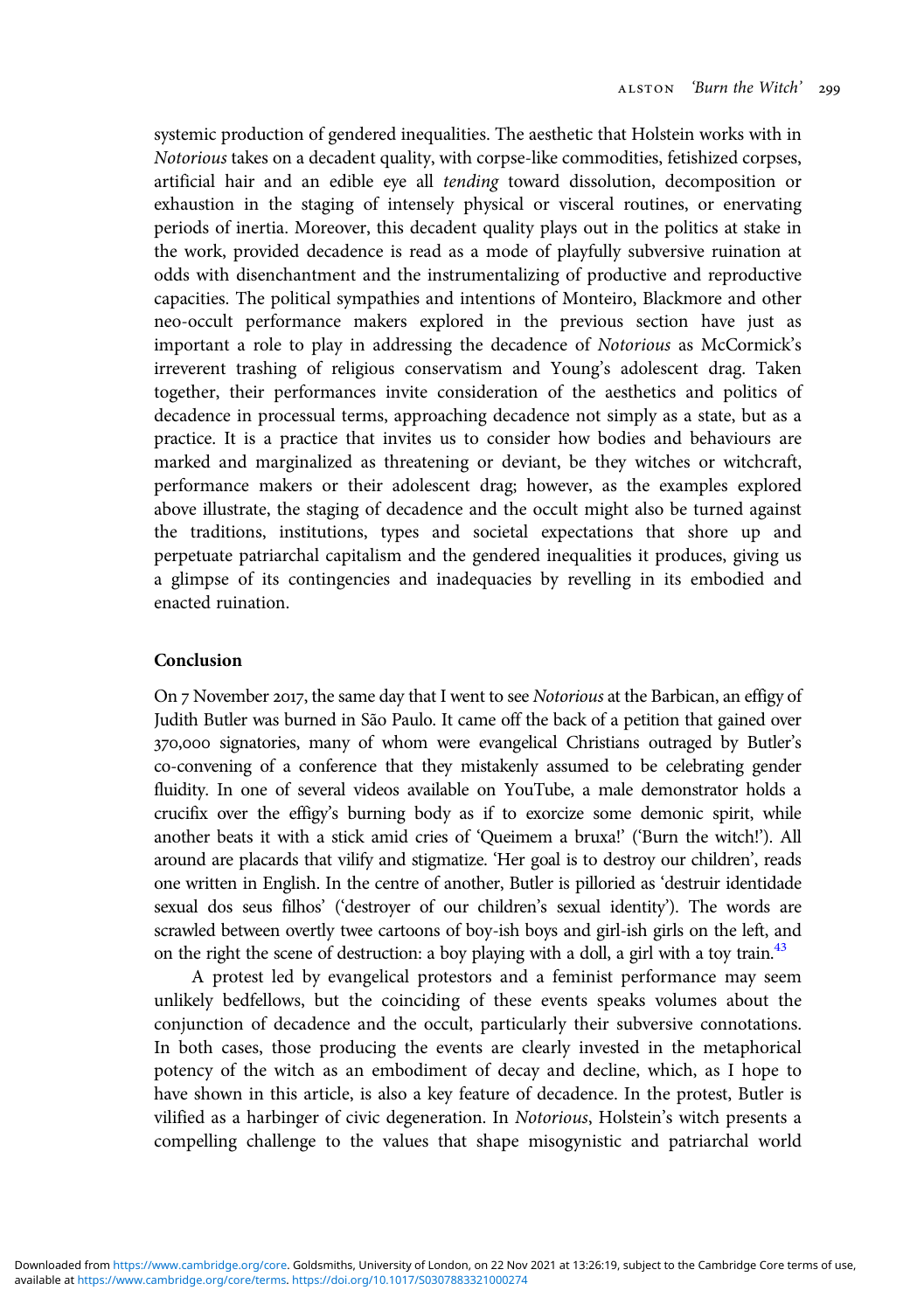<span id="page-15-0"></span>views. What makes Holstein's work especially compelling is the methods she uses to reflect the supposed monstrousness of the witch back on those who oppress her – methods that have much to tell us about the kinds of thinking, perceiving and doing that patriarchal capitalism encourages as a mode of socio-economic organization, as well as grounds for enacting their ruination. This is a decadent as much as an occult 'tactic of choice'. Rather than consigning herself to the realism of capitalism and post-feminism, or revising her work in light of criticism that derides it as 'too angry', or 'adolescent', she embraces these qualities; she overidentifies with them either by exhausting their injunctions or by making a riotous spectacle of their contingencies.

All of the performance makers explored in this article – the neo-occult revivalists, the performance makers revelling in trash aesthetics, and Holstein as an artist who bridges these strands of contemporary performance – work to pull post-feminism's 'luminosities' and limited freedoms into the foreground. Their scenographic choices, evident most literally in Holstein's birthing and consumption of a gelatinous eye, stare back at the ways in which capitalism 'sees' and 'deadens' things, animals and people. McCormick, Young and Holstein, especially, work with and within the terrain of capitalism and post-feminism, but by exploring myth, history and highly commercial forms of popular culture in tandem they carve out a space of encounter with capitalism and post-feminism that refuses to take for granted its mechanics and pressures. They approach decadence as a messy, trashy overidentification with the ossifying gaze of a reified social praxis: decadence as both a stare that ossifies and deadens what it sees within patriarchal capitalism, and a repurposed tool that seeks to ruin what ruins.

The issues discussed in this article have not gone away as I write this conclusion during a global pandemic, which is bringing the inequitable distribution of exertion and inertia into sharp relief. But the time is also ripe to be thinking differently about the roles played by productivity in our lives, who benefits from the valorization of particular forms of productivity, and the impact of these forms on sociality and self-realization. Holstein's work invites her audiences to challenge the taken-for-granted-ness of capitalist patriarchy. She invites them to query a supposedly objective rationalism that seeks to control and fix the ontology of materials and people, just as she invites them to reconsider capitalism's techniques of mastery. This is not to dismiss the value of being productive; rather, such moments prompt reflection on the contexts that shape sociality and guide processes of self-realization, as well as the extent to which injunctions to be more productive and resilient have been getting us nowhere fast.

#### notes

- The completion of this articlewasmade possible thanks to the generous support of anArts andHumanities Research Council (AHRC) Fellowship (AH/T006994/1). Shane Boyle, Elyssa Livergant and Fintan Walsh also offered valuable feedback. I am also grateful to Lauren Barri Holstein for sharing insights and resources.
- 2 This quotation is taken from Joris-Karl Huysmans's Là-bas (1891), trans. Matthew Rickard, in Rickard, '"Vers le Sabbat": Occult Initiation and Non-normative Masculinity in Jean Lorrain's Monsieur de Phocas (1901)', Volupté: Interdisciplinary Journal of Decadence Studies, 1, 2 (Winter 2018), pp. 1-16, here p. 2.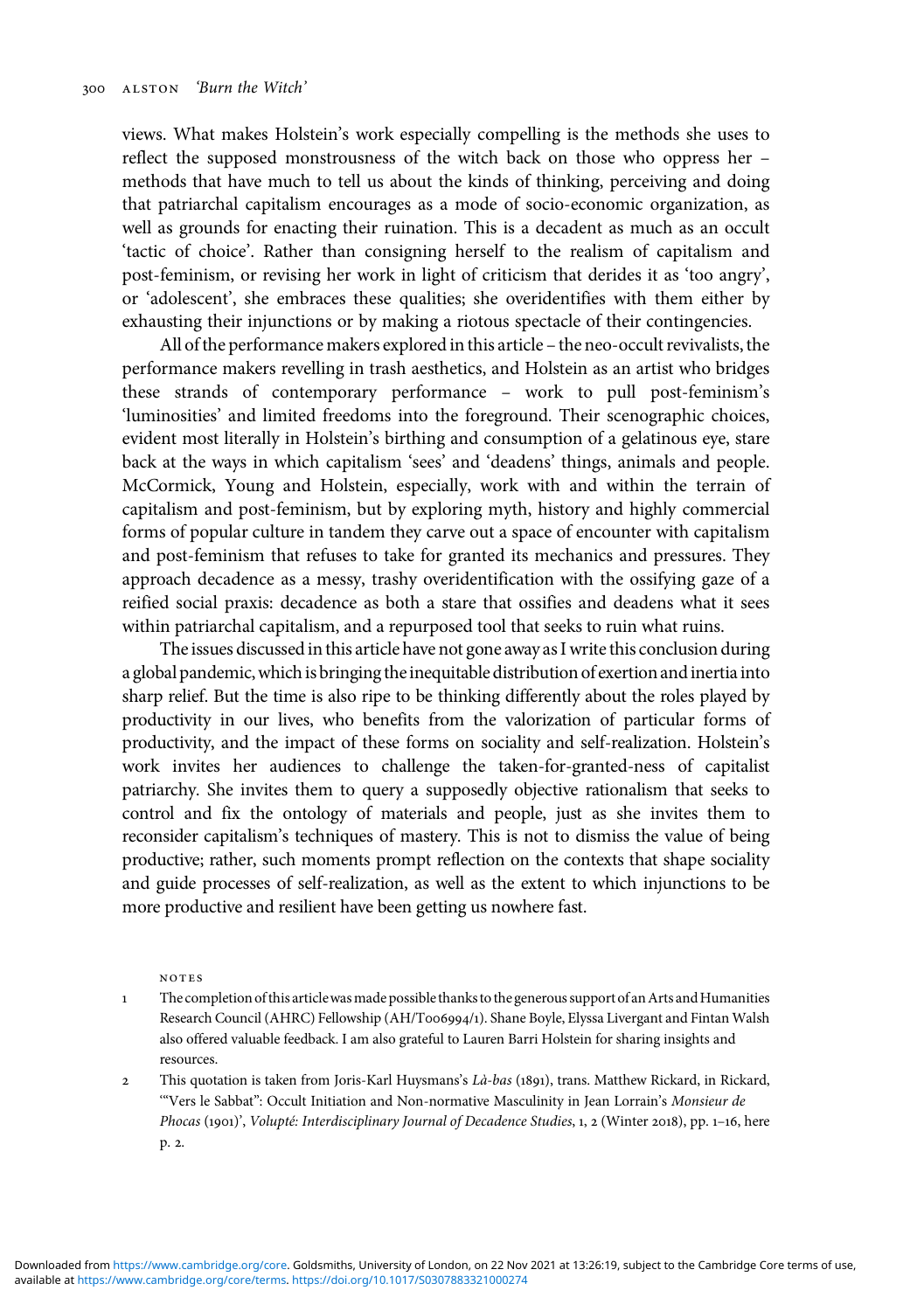- <span id="page-16-0"></span>See especially Morris B. Kaplan, 'Literature in the Dock: The Trials of Oscar Wilde', Journal of Law and Society, 31, 1 (March 2004), pp. 113-30, here p. 119.
- Elaine Showalter (ed.), Daughters of Decadence: Stories by Women Writers of the Fin de Siècle (London: Virago, 2016; first published 1993), p. x.
- Katharina Herold and Leire Barrera-Medrano (eds.), 'Preface: Women Writing Decadence', Volupté: Interdisciplinary Journal of Decadence Studies, 2, 1 (2019), pp. i–lv.
- 6 Silvia Federici, Witches, Witch-Hunting and Women (Oakland: PM Press, 2018), p. 80.
- See especially György Lukács, Writer and Critic and Other Essays, ed. and trans. Arthur Kahn (London: Merlin Press, 1978).
- 8 Christopher Partridge, The Re-enchantment of the West, Vol. 1: Alternative Spiritualities, Sacralization, Popular Culture, and Occulture (London and New York: T&T Clark International, 2004). Nick Land was writing about occulture in the late 1990s in texts such as 'CyberGothic' (1998) and 'Occulture' (1999). See Nick Land, Fanged Noumena: Collected Writings, 1987-2007, 6th edn (Falmouth and New York: Urbanomic and Sequence Press, 2018).
- See V. K. Preston's insightful commentary in 'Reproducing Witchcraft: Thou Shalt Not Perform a Witch to Live', TDR, 62, 1 (Spring 2018), pp. 143-59, here p. 155.
- 10 Sady Doyle, 'Monsters, Men and Magic: Why Feminists Turned to Witchcraft to Oppose Trump', The Guardian, 7 August 2019, at [www.theguardian.com/lifeandstyle/](https://www.theguardian.com/lifeandstyle/2019/aug/07/monsters-men-magic-trump-awoke-angry-feminist-witches)2019/aug/07/monsters-men-magic-trump[awoke-angry-feminist-witches](https://www.theguardian.com/lifeandstyle/2019/aug/07/monsters-men-magic-trump-awoke-angry-feminist-witches) (accessed 18 June 2020).
- 11 Kristen J. Sollée, Witches, Sluts, Feminists: Conjuring the Sex Positive (Berkeley: ThreeL, 2017).
- 12 Lon Milo and Constance DuQuette staged numerous productions of Aleister Crowley's Rites of Eleusis (1910) in California in the 1980s, as did the Scarlet Woman lodge in Texas in the 1990s and 2000s along with its own ritual theatre events. The Australian-based Metamorphic Ritual Theatre also still venerate occult rites in their work.
- $13$  See especially DEEP TRASH in the Underworld (2017), as well as a symposium accompanying the event: 'Performing the Occult: Magick, Rituals and the Monstrous in Live Art', Queen Mary, University of London, 19 October 2017, at <https://cuntemporary.org/performing-the-occult> (accessed 17 June 2020).
- Alice Condé and Jessica Gossling, 'The Devil in the Detail: An Introduction to Decadent Occultism from the Editors', Volupté: Interdisciplinary Journal of Decadence Studies, 1, 2 (Winter 2018), pp. i–ix, here p. viii.
- Per Faxneld, Satanic Feminism: Lucifer as the Liberator of Woman in Nineteenth-Century Culture (New York: Oxford University Press, 2017), p. 198.
- Jex Blackmore, 'Subversive Autonomous Satanic Ritual', at [www.jexblackmore.com/satanic-ritual](https://www.jexblackmore.com/satanic-ritual)  $(accessed 17$  June 2020).
- Anna Merlan, 'Satanic Artist and Activist Jex Blackmore on Her Controversial Role in the Documentary Hail Satan?', Jezebel, 20 May 2019, [https://themuse.jezebel.com/satanic-artist-and-activist-jex-blackmore](https://themuse.jezebel.com/satanic-artist-and-activist-jex-blackmore-on-her-contro-1834791520)[on-her-contro-](https://themuse.jezebel.com/satanic-artist-and-activist-jex-blackmore-on-her-contro-1834791520)1834791520 (accessed 17 June 2020).
- Merlan, 'Satanic Artist'; Blackmore, 'Subversive Autonomous Satanic Ritual'.
- See Jen Harvie, 'Feminism, Audience, Interaction, and Performer Authority', in Doris Kolesch, Theresa Schütz and Sophie Nikoleit, eds., Staging Spectators in Immersive Performances: Commit Yourself! (Abingdon and New York: Routledge, 2019) pp.  $143-58$ , here pp.  $152-3$ .
- Anna Watkins Fisher, 'Like a Girl's Name: The Adolescent Drag of Amber Hawk Swanson, Kate Gilmore, and Ann Liv Young', TDR, 56, 1 (2012), pp. 49-76, here p. 51, original emphasis. Halberstam's concept of 'Gaga Feminism' similarly identifies 'a form of political expression that masquerades as naïve nonsense but that actually participates in big and meaningful forms of critique'. See Jack Halberstam, Gaga Feminism: Sex, Gender, and the End of Normal (Boston: Beacon Press, 2012), p. xxv.
- Feminist mimesis is an influential concept introduced by Elin Diamond that refers to perverting or overidentifying with gendered processes of production, reproduction and consumption. Elin Diamond, Unmaking Mimesis (London: Routledge, 1997), p. xvi.
- Sarah Gorman, 'Feminist Disavowal or Return to Immanence? The Problem of Poststructuralism and the Naked Female Form in Nic Green's Trilogy and Ursula Martinez' My Stories, Your Emails', Feminist Review, 105 (2013), pp. 48-64, here p. 49.